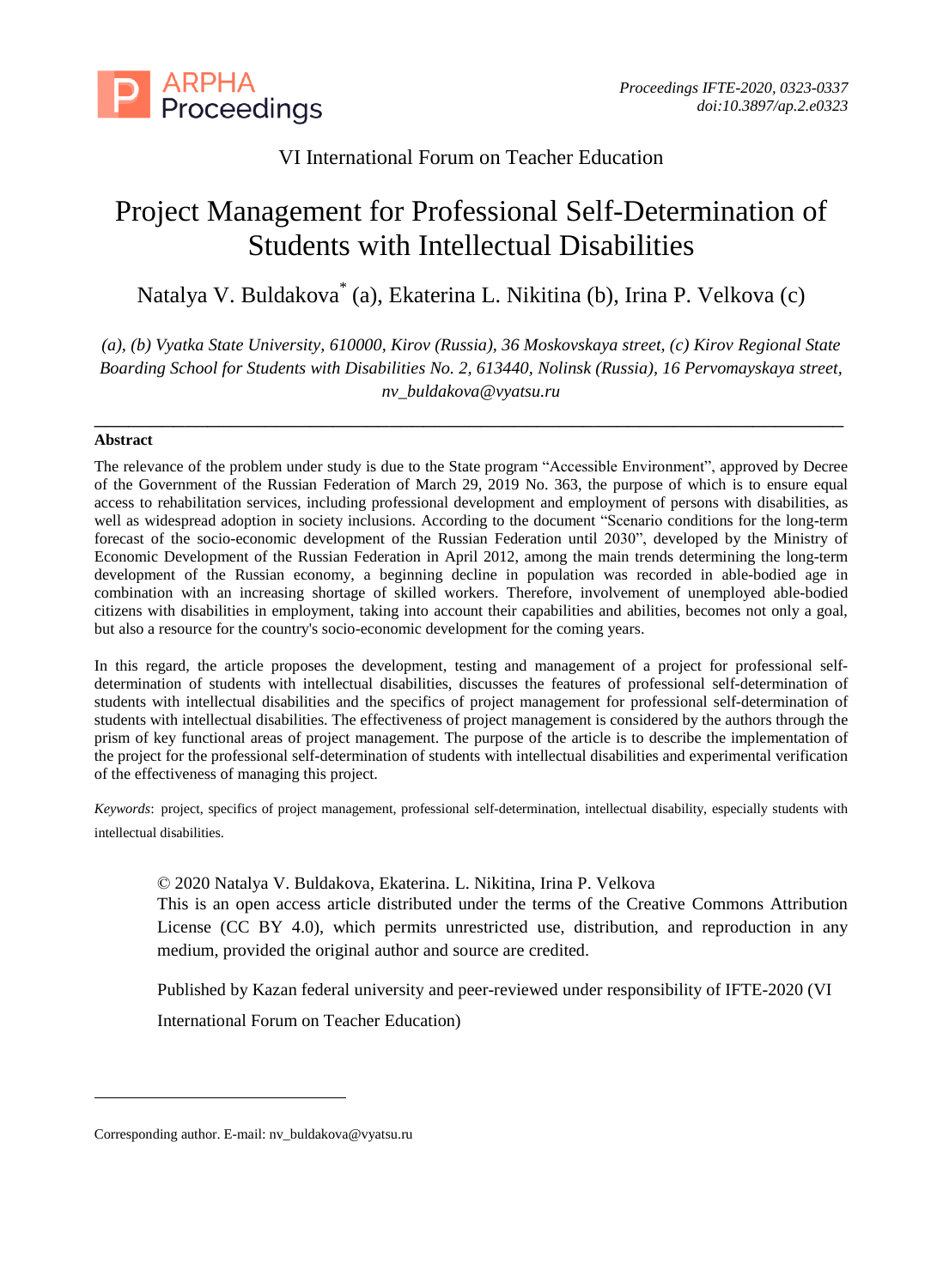#### **Introduction**

The fundamental legislative act regulating the education of children with disabilities (hereinafter referred to as HIA) in the Russian Federation is Federal Law On Education in the Russian Federation (2012) ". The law regulates the right of children with disabilities to education and obliges federal state bodies, state authorities of the constituent entities of the Russian Federation and local self-government bodies to create the necessary conditions for receiving, without discrimination, a quality education by persons of these categories in order to correct developmental disabilities and social adaptation. Also it is emphasized in this law that one of the most important indicators of the effectiveness of modernization of Russian education is the success of vocational guidance. In this regard, the professional orientation of students with intellectual disabilities of the upper grades, which provides a conscious and rational choice of a profession in accordance with personal capabilities, inclinations, and interests, is of great public importance. The aim of the implementation of this project is to ensure the implementation and testing of a program for professional self-determination of students with intellectual disabilities by May 2019, which can solve the problem of inconsistency of professional interests with the possibilities of their implementation in professional activities; the lack of an adequate labor orientation for the acquisition of professional skills; lack of awareness of the spectrum of available professions, their characteristics and labor functions. Through an integrated system of vocational guidance, which contributes to the development of interest and inclinations of students with intellectual disabilities to the recommended types of professions; the ability to correlate individual psychological characteristics, taking into account the requirements for these types of professions, through acquaintance with the world of professions and taking into account the psychophysiological characteristics of each child.

Although the problem of professional self-determination of students with intellectual disabilities has been studied by various authors (Sakharov, 1982; Khokhlina, 2003) remains insufficiently disclosed. The reason for this, first of all, is that this category of persons usually has a combination of several disorders: intellectual, speech, emotional-volitional, and often motor. A significant part of students with intellectual disabilities are characterized by inadequate (overstated or underestimated) ideas about the nature of work in a particular profession, about the compliance of their capabilities with its requirements, impaired motivation to work, and sometimes difficulties in mastering labor movements. Therefore, a much narrower range of professions is available to this category of students, and it is much more difficult for them to find their place in the labor market. The choice of profession for such students is narrowed down to employment in a limited number of specialties available to them. In addition, in the conditions of the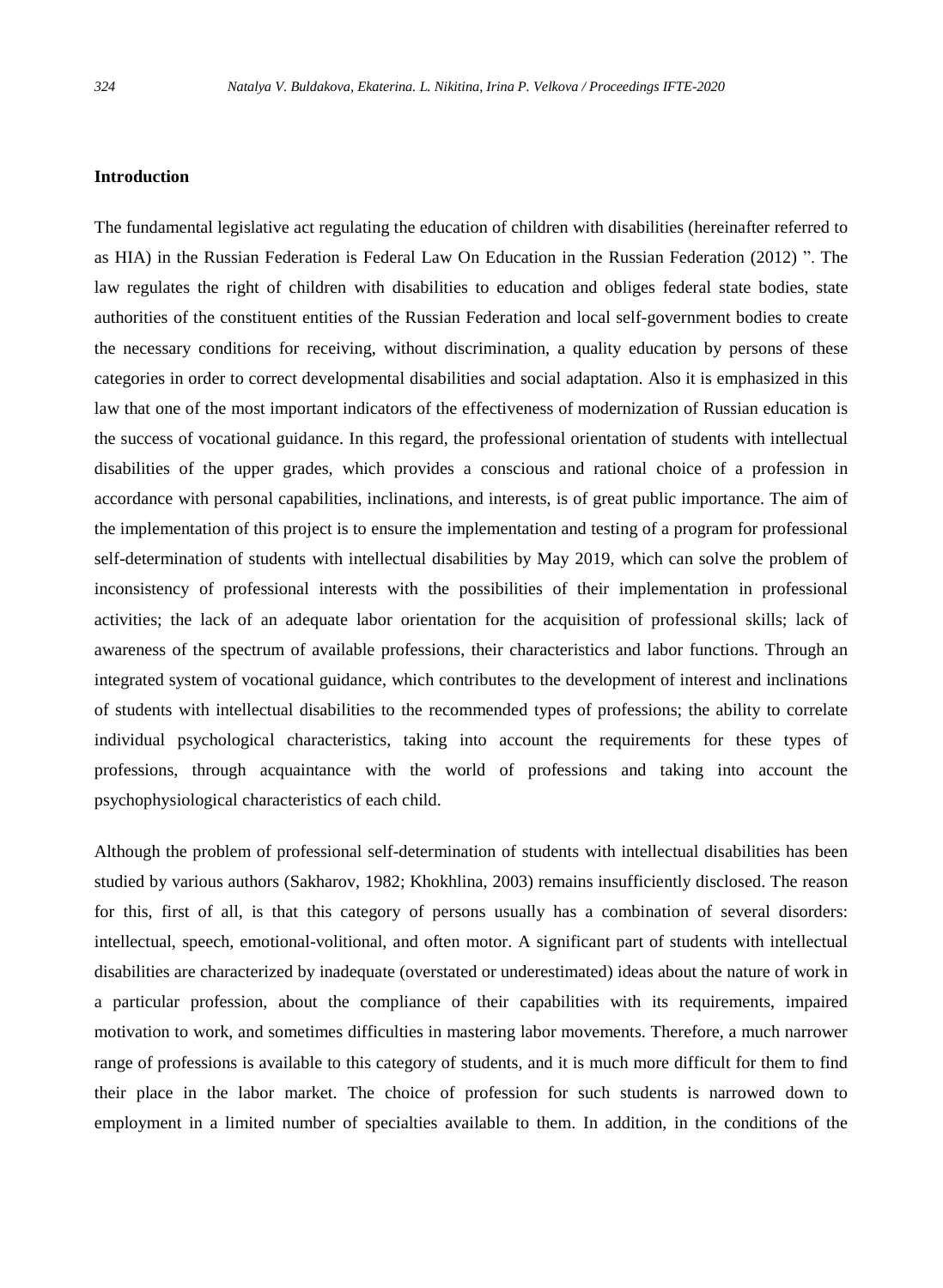innovative development of society, the further progress of science, technology and culture, the state imposes ever-higher demands on the professional activity of the individual. Increasing the pace and quality of productive labor, the steady reduction of uncomplicated types of work in social production, the transition of enterprises to new ways of managing create certain difficulties for the social adaptation of students with intellectual disabilities, so the question of the right choice of a profession is of great importance in the life self-determination of students with disabilities and special needs.

Thus, the social significance of the problem and the analysis of scientific and pedagogical literature made it possible to identify significant contradictions between:

- increased qualification requirements for the training of specialists and features of mental and psychophysical development of students with intellectual disabilities;

- expanding the list of professions in the modern labor market and a limited number of professions for which people with intellectual disabilities can be employed.

An effective management project aimed at professional self-determination of students with intellectual disabilities is aimed at solving the identified problem: how to promote the formation of the need for recommended types of work for students with intellectual disabilities with a view to the possibility of further employment.

In the process of studying the literature on the research topic, theoretical and methodological foundations affecting project management for professional self-determination of students with intellectual disabilities are identified. As a result, we offer a system of measures aimed at the formation of professional selfdetermination of students with intellectual disabilities, which includes:

1. The program for professional self-determination of students with intellectual disabilities, including: professional diagnostics, professional advice, professional education, professional selection.

2. Comprehensive educational and methodological support for students with intellectual disabilities, taking into account the peculiarities of their psychophysiological development, the requirements of professional standards, the views of employers; which consists of successively implemented blocks: diagnostic (assessment of the current state of the level of professional self-determination through valid diagnostic techniques), advisory (organization of individual and group consultations on the choice of professions with students and their parents; seminars with employers on the possibility of employing people with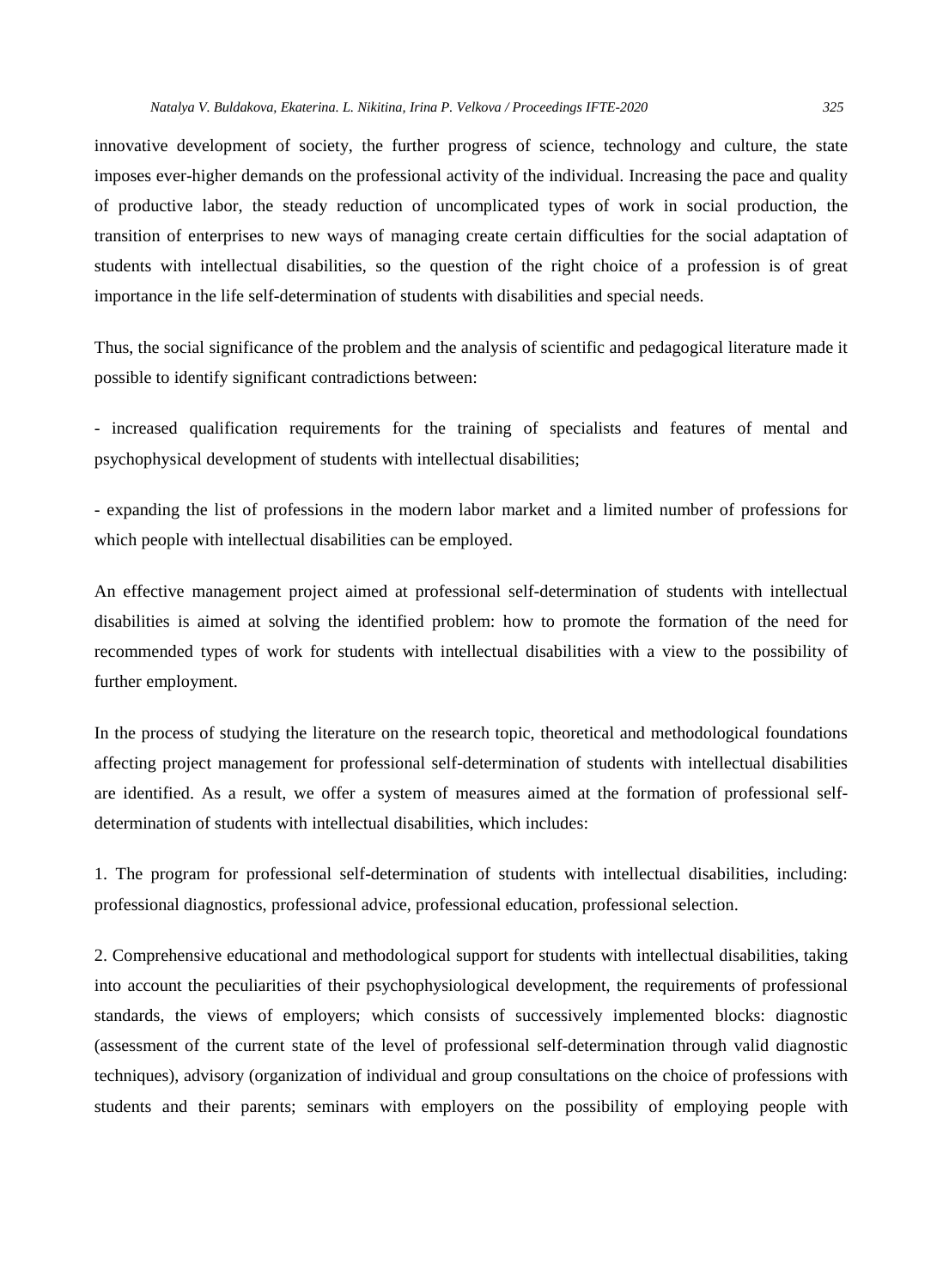intellectual disabilities) ; effective (conducting a survey of students to determine the level of professional self-determination).

#### **Methodology**

The experimental base of the study was the Kirov Regional State General Educational Budgetary Institution "School-boarding school for students with disabilities No. 2 of Nolinsk".

The study of the problem was carried out in three stages.

At the first stage, a theoretical analysis of the scientific literature on the research topic was carried out, the conceptual foundations of project management for professional self-determination of students with intellectual disabilities were determined. At the second stage, the project "Professional self-determination of students with intellectual disabilities" was developed and tested; conducted an experiment. At the third stage, the results of an empirical study were processed and analyzed, the effectiveness of project management for professional self-determination of students with intellectual disabilities was evaluated.

Methodological Grounds:

- Professional self-determination and career guidance of schoolchildren (Bodrov, 2001; Pryazhnikovа, 2006; Klimov, 2004; Golomshtok, 1979; Mitina, 1997; Elkonin, 1989);
- Patterns of mental development of mentally retarded children (Rubinstein, 1986; Shif, 1965; Lubovsky, 1989);
- Professional self-determination of mentally retarded students (Turchinskaya, 1976; Vinogradova, 1961; Chistyakova, 1993; Dulnev, 1969);
- Theories of vocational guidance and personal self-determination (Sakharov, 1982; Chistyakova, 1993; Vasenkov, 2004);
- Standards of the International Project Management Association (PMA, IPMA).

Research methods: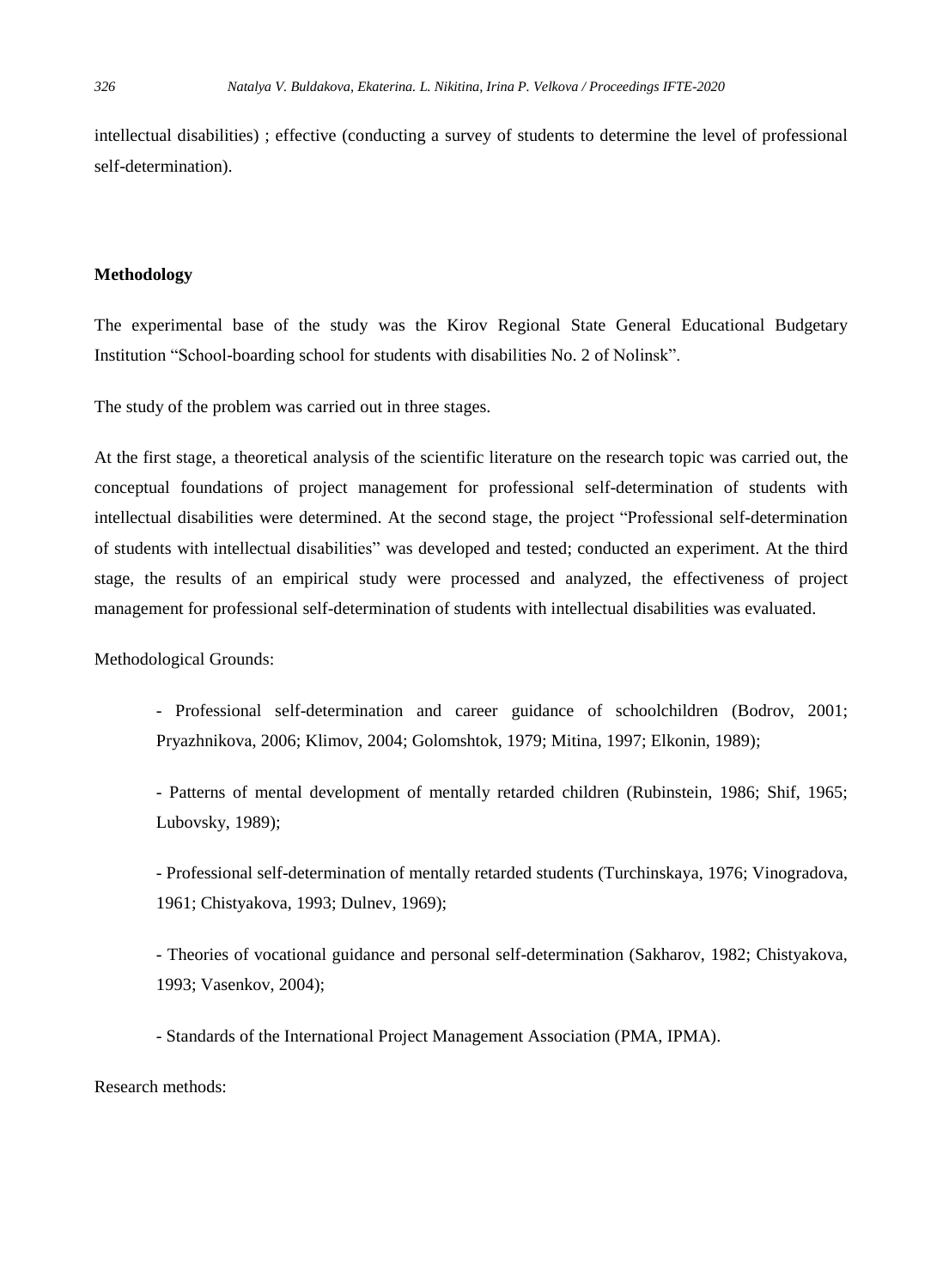- theoretical: analysis of psychological and pedagogical research; generalization of scientific literature, comparison, generalization, systematization, structuring of material, high-quality processing of research results;

- empirical: pedagogical experiment, survey, questionnaire, analysis of activity products, expert assessment;

- statistical: quantitative processing of the research results, Wilcoxon T-test.

# **Results**

Structure and content of the model

In the process of the analysis of the variety of existing approaches to the interpretation of the essence of the concept of "professional self-determination", an interpretation by definition of Zeer (2003) was used in the framework of the dissertation research. Zeer says "professional self-determination is a conscious choice of a profession, taking into account its characteristics and capabilities, the requirements of professional activity and socio-economic conditions" (p. 48). According to the definition of Zeer, the components of professional self-determination were highlighted: conscious choice of profession; consideration of features and capabilities; taking into account the requirements of professional activity; social and economic conditions.

The analysis of scientific works allowed us to identify factors that influence the formation of professional self-determination. Among these factors, several groups were identified: socio-economic, sociopsychological, psychological, psychophysiological.

Based on the literature studied, we found that: professional inclinations of students with intellectual disabilities depend on the degree of formation of professional interests, self-esteem, a positive attitude to work; manifest and form in activity. The professional interests of students with intellectual disabilities are not formed and are not stable; interests in inaccessible professions prevail.

In the process of studying the literature on the research topic, the features of professional selfdetermination of students with intellectual disabilities and the specifics of the project management for professional self-determination of students with intellectual disabilities, which are taken into account during the development and implementation of this project and affect the project, were identified. The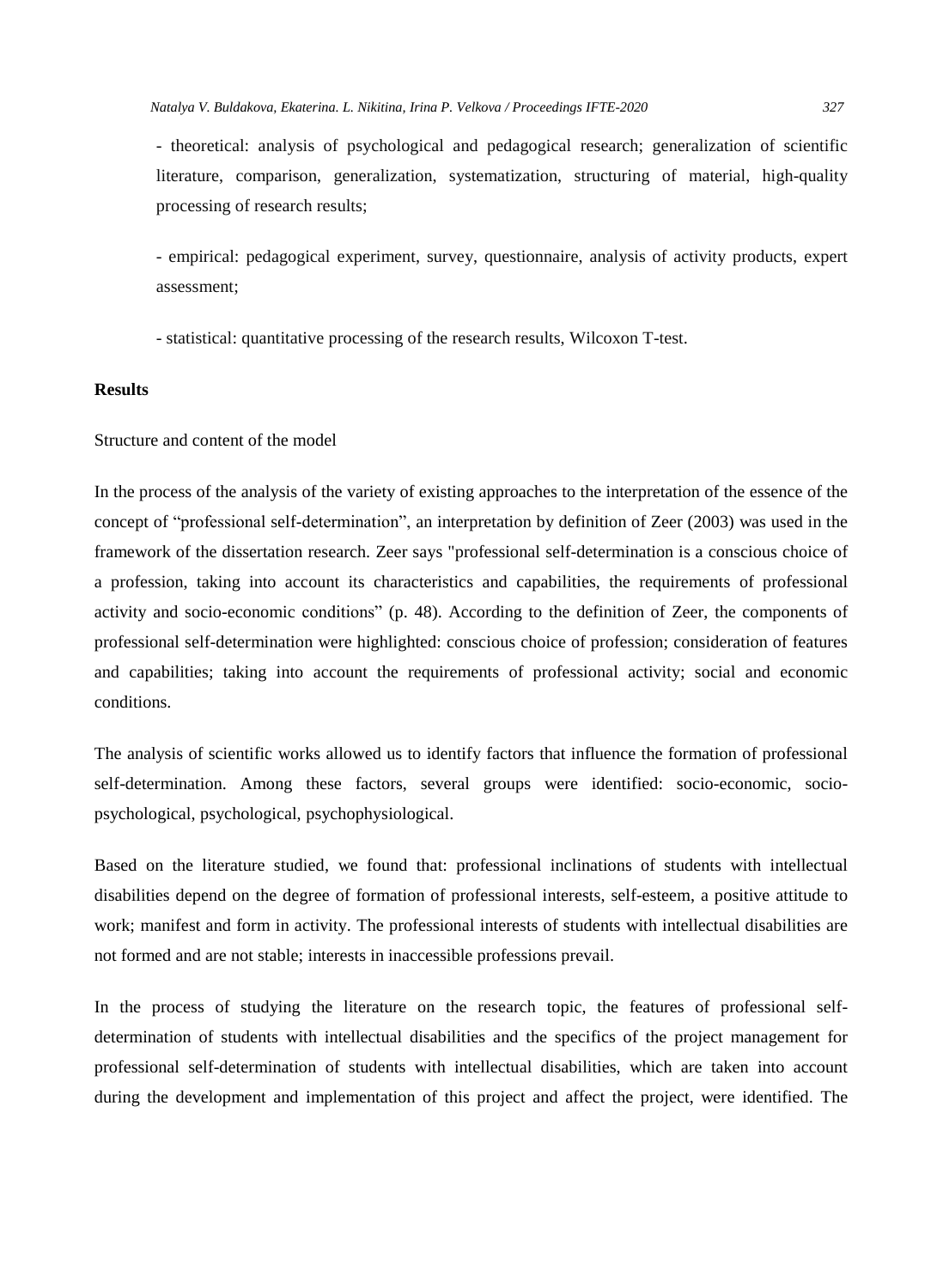following features of professional self-determination of students with intellectual disabilities were identified:

- inconsistency of professional interests with the possibilities of their implementation in professional activities;

- the lack of an adequate labor orientation for the acquisition of professional skills;

- lack of awareness of the range of available professions, their characteristics and labor functions.

Based on the studied scientific and methodological literature, the specifics of project management for professional self-determination of students with intellectual disabilities were determined, which consists in taking into account:

- features of professional self-determination of students with intellectual disabilities;

- requirements of professional standards of specialties for which there are no special conditions for admission to work for persons with intellectual disabilities;

- employers' requests for qualifications of persons with intellectual disabilities in the performance of their labor functions.

When managing the project "Professional self-determination of students with intellectual disabilities", five management groups were used in the context of six subject areas: project subject area management, project time management, risk management, communications management, human resources management, project quality management.

### *Experimental work*

Pilot work was carried out on the basis of the Kirov Regional State Educational Institution "Boarding School for Students with Disabilities No. 2 of Nolinsk."

The experiment involved high school students. The implementation of the project involved the following stages of experimental work.

When substantiating the need to implement a project on professional self-determination of students with intellectual disabilities, an assessment was made of the strengths and weaknesses of the project, as well as an assessment of the opportunities and threats of the project emanating from the environment. A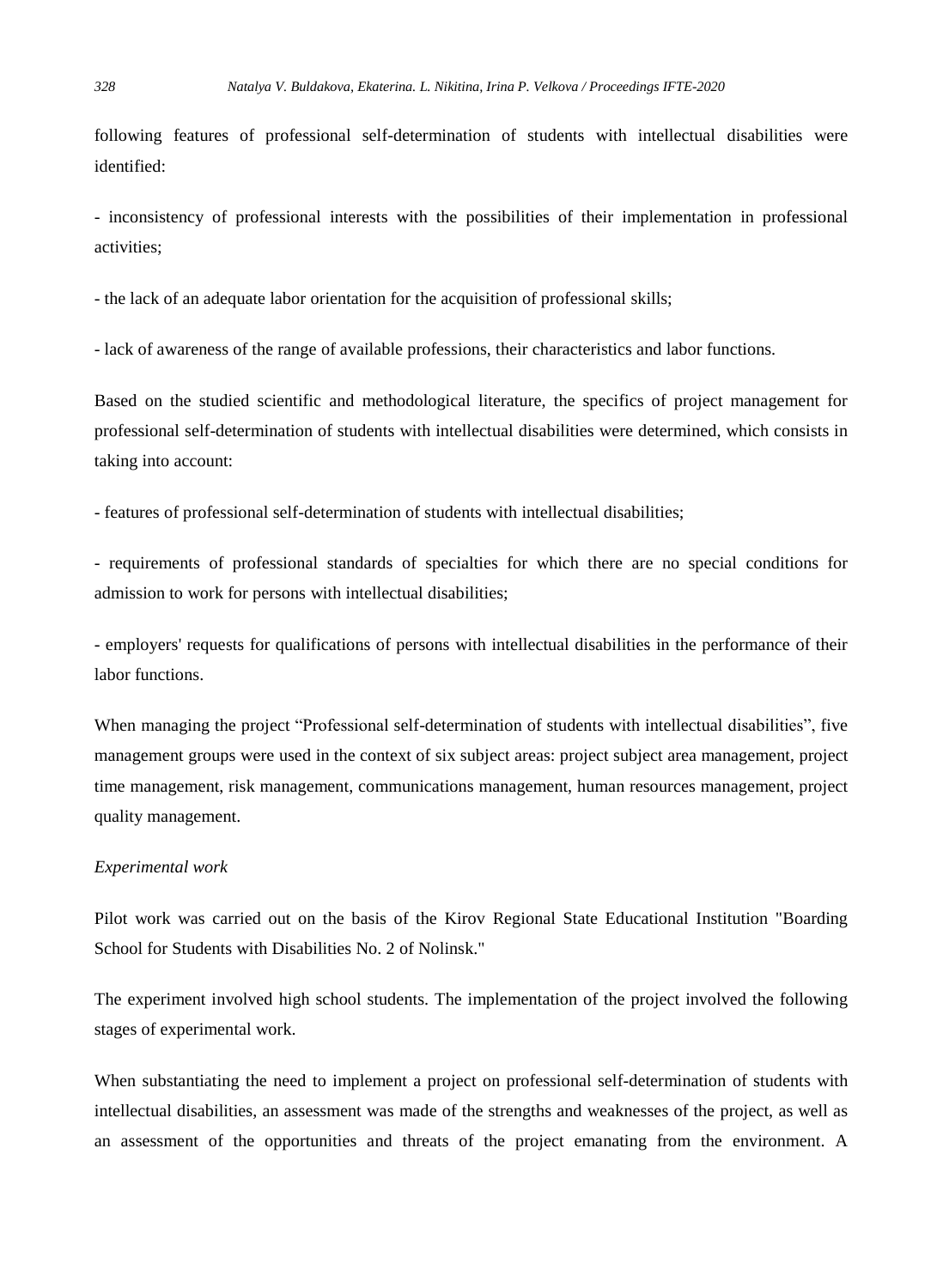decomposition of work on the phases of the project life cycle and a diagram of the organizational structure of the project has been compiled, a project management team and a project team with their functionality, key project stages have been described, a consolidated project management plan has been drawn up. SMART technology acted as an effective tool for setting and clarifying the goals of the project.

The customer of the project "Professional self-determination of students with intellectual disabilities" described the criteria for the success and failure of the project, according to which a conclusion will be drawn on the effectiveness of this project. When managing the project "Professional self-determination of students with intellectual disabilities", five management groups were used in the context of six subject areas. At the intersection of management groups and subject areas, project management processes were defined, the description of which is presented in the Charter of the project. To manage the project on professional self-determination of students with intellectual disabilities, the standards established in GOST RISO 21500 - 2014 were used. Table 1 presents the classification of processes by management and subject groups relative to the project for professional self-determination of students with intellectual disabilities, compiled in accordance with the standards established GOST RISO 21500 - 2014. <http://docs.cntd.ru/document/1200118020>

| <b>Subject</b><br>group                      | <b>Management</b> group                  |                                                                                                                |                                                 |                                                      |                                                                       |  |  |
|----------------------------------------------|------------------------------------------|----------------------------------------------------------------------------------------------------------------|-------------------------------------------------|------------------------------------------------------|-----------------------------------------------------------------------|--|--|
|                                              | <b>Initiation</b>                        | <b>Planning</b>                                                                                                | Organization<br>and control                     | <b>Analysis</b><br>and<br>regulation                 | Completion                                                            |  |  |
| <b>Project</b><br>subject area<br>management | 1                                        | $\overline{2}$                                                                                                 | 3                                               | $\overline{4}$                                       | 5                                                                     |  |  |
|                                              | <b>Content Definition</b>                | Development<br>of the Charter                                                                                  | Landmark<br>Office                              | Preparation<br>of a                                  | Preparation of<br>the final report                                    |  |  |
|                                              | Defining success and<br>failure criteria | of the project<br>Determining<br>the structure of<br>the<br>decomposition<br>of WBS<br><b>SWOT</b><br>analysis | Project Content<br>Management<br>Change control | progress<br>report<br>Compare<br>report with<br>plan | Analysis of<br>lessons<br>learned<br>Preserving<br>lessons<br>learned |  |  |

Table 1. Classification of project management processes by management and subject groups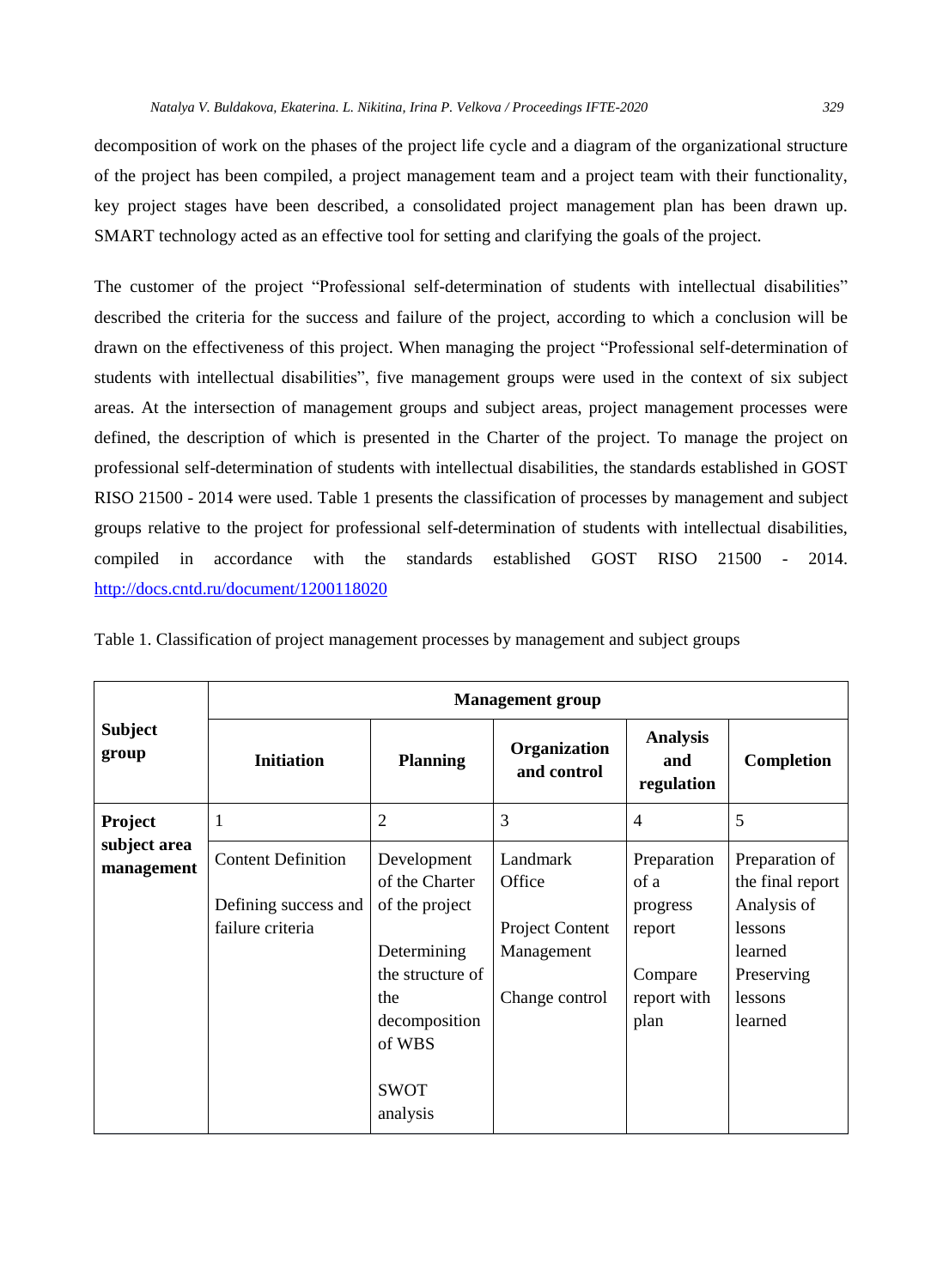| <b>Time</b>                      | 6                                                                                               | $\overline{7}$                                                         | 8                                                                 | 9                                            | 10                                     |
|----------------------------------|-------------------------------------------------------------------------------------------------|------------------------------------------------------------------------|-------------------------------------------------------------------|----------------------------------------------|----------------------------------------|
| <b>Management</b>                | Workflow Definition<br>Estimation of the<br>duration of work                                    | Networking<br>(Gantt chart)                                            | Coordination of<br>the project<br>according to<br>time parameters | Project<br>timing<br>control                 | Preparation of<br>a progress<br>report |
| <b>Management</b><br>of risks    | 11                                                                                              | 12                                                                     | 13                                                                | 14                                           | 15                                     |
|                                  | Risk identification<br>Risk assessment                                                          | Identification<br>of measures to<br>prevent and<br>respond to<br>risks | Management of<br>risks                                            | <b>Risk</b><br>monitoring<br>and control     | Preparation of<br>a progress<br>report |
| Communicat<br>ion<br>management  | 16                                                                                              | 17                                                                     | 18                                                                | 19                                           | 20                                     |
|                                  | Stakeholder<br>Definition                                                                       | Development<br>of a<br>communicatio<br>n plan                          | Spread of<br>information                                          | Reporting<br>on key<br>project<br>milestones | Preparation of<br>a progress<br>report |
| Human<br>resources<br>management | 21                                                                                              | 22                                                                     | 23                                                                | 24                                           | 25                                     |
|                                  | Project Resource<br>Assessment<br>Defining the<br>organizational<br>structure of the<br>project | Drawing up a<br>liability matrix                                       | Formation of a<br>project team<br>Project Team<br>Management      | Project<br>Team<br>Managemen<br>$\mathbf{t}$ | Preparation of<br>a progress<br>report |
| Quality<br>control               | 26                                                                                              | 27                                                                     | 28                                                                | 29                                           | 30                                     |
|                                  | Determining the<br>criteria for success<br>and failure of a<br>project                          | Quality<br>planning                                                    | Quality<br>assurance                                              | Quality<br>control                           | Preparation of<br>a progress<br>report |

The effectiveness of the project management for professional self-determination of students with intellectual disabilities was evaluated based on the analysis of the results of a set of diagnostics in the following areas: analysis of product management of the project for professional self-determination of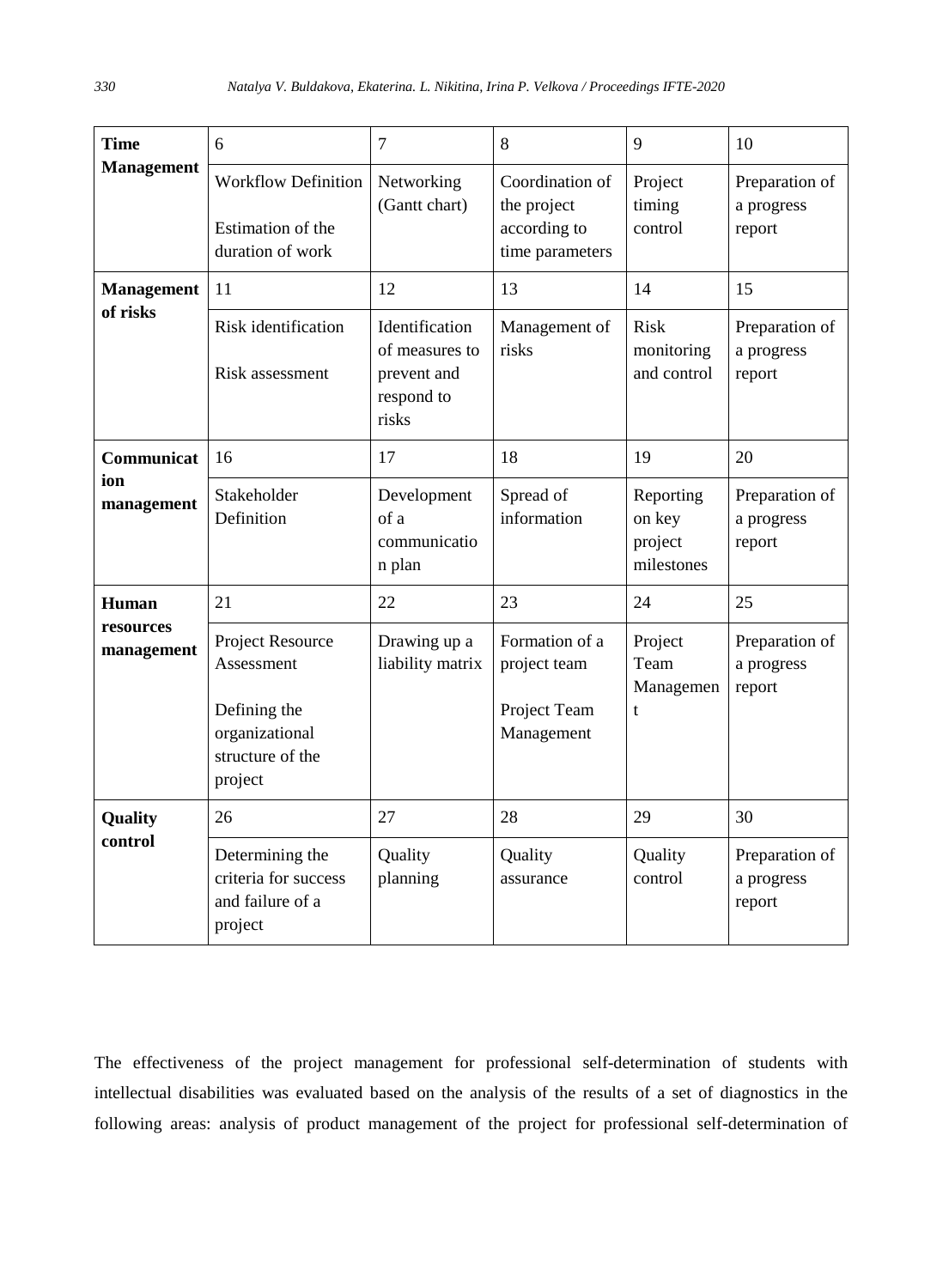students with intellectual disabilities and analysis of project management for professional selfdetermination of students with intellectual disabilities. The project management analysis was carried out based on the project triangle, and included three stages.

Stage 1 - analysis of the management of time parameters was carried out at key points in the project. All work was completed on time or have minor deviations within the normal range.

Stage 2 - analysis of cost and project management. Analysis of the "plan-fact" of the project cost by the method of utilized volume showed that the actual cost of the completed work of the project does not go beyond the planned estimate;

Stage 3 - using the previously specified criteria for project success and failure, we conducted an analysis of project quality management: of the seven criteria for success, six criteria were fully implemented and the seventh partially.

The analysis of the project management "Professional self-determination of students with intellectual disabilities" led to the following conclusions:

• all project work is completed on time and deviations in the time frame are within normal limits;

• the actual cost of the completed work of the project does not go beyond the planned estimate;

• the quality of the services provided, evaluated by the criteria of success and failure, meets the requirements of the project customer.

Summarizing, the data on all indicators from these areas, we conclude that the project management for professional self-determination of students with intellectual disabilities was carried out effectively.

# **Discussions**

The problem of professional self-determination of students with intellectual disabilities proves the relevance of our study.

The study allowed us to draw the following conclusions:

1) Professional self-determination of students with intellectual disabilities has its own characteristics, which are: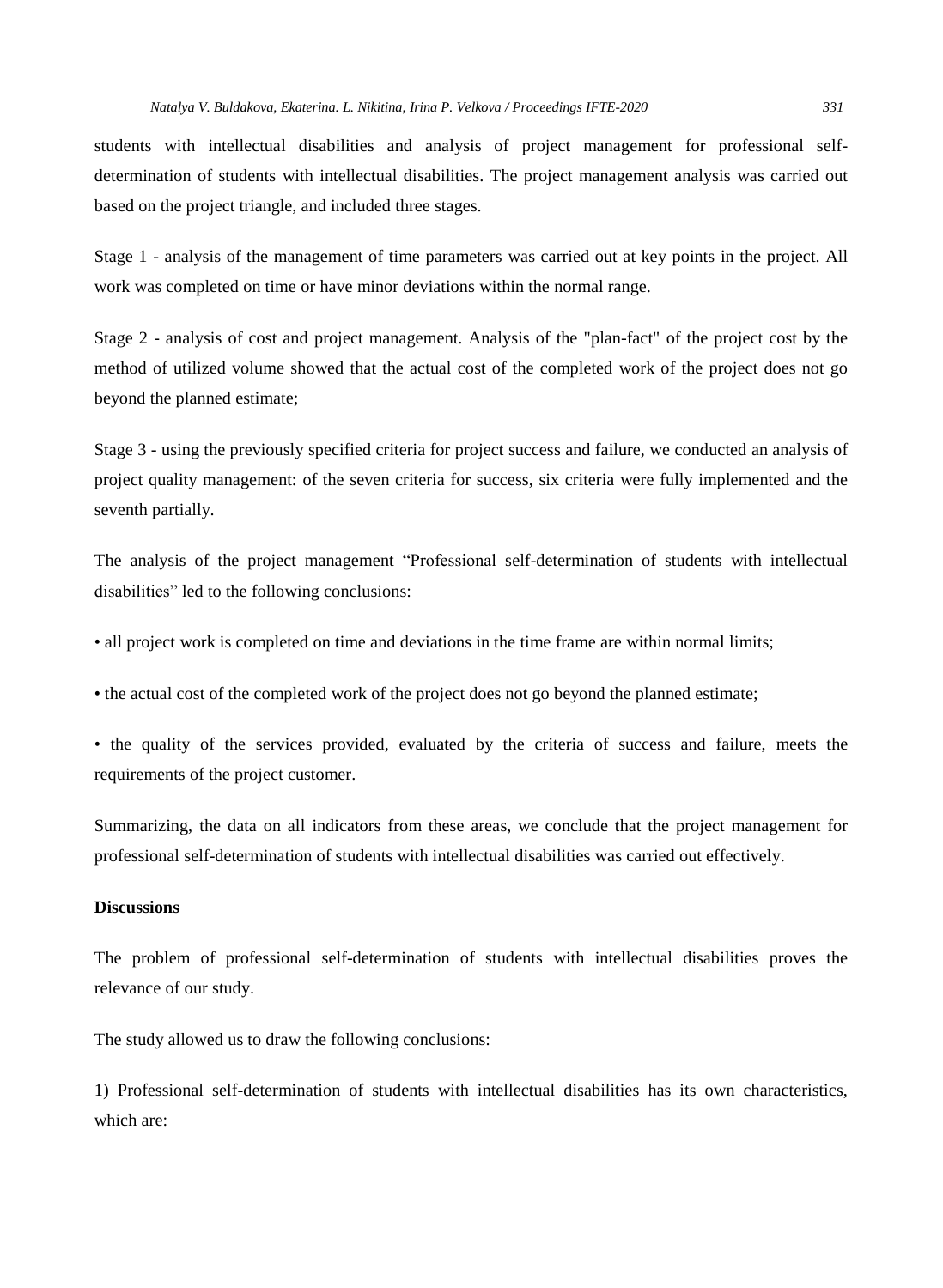- in the discrepancy of professional interests with the possibilities of their implementation in professional activities;

- in the absence of an adequate labor orientation for the acquisition of professional skills;

- lack of awareness of the range of available professions, their characteristics and labor functions.

2) The specifics of effective project management for professional self-determination of students with intellectual disabilities, which consists in accounting for:

- features of professional self-determination of students with intellectual disabilities;

- the requirements of professional standards for professions for which there are no special conditions for admission to work for persons with intellectual disabilities;

- employers' requests for qualifications of persons with intellectual disabilities in the performance of their labor functions.

3) The project "Professional self-determination of students with intellectual disabilities" was developed and tested.

4) The effectiveness of the project management for professional self-determination of students with intellectual disabilities was evaluated on the basis of the analysis of the project management "Professional self-determination of students with intellectual disabilities".

In general, summarizing all the data analyzed, we conclude that the project management of "Professional self-determination of students with intellectual disabilities" was carried out effectively for all indicators from these areas.

The study of psychological and pedagogical literature allows us to state the absence of special studies on the problem of project management for professional self-determination of students with intellectual disabilities. However, issues related to the formation of professional self-determination of students with intellectual disabilities were considered by a number of researchers.

Having analyzed the interests of high school students, Afanasyeva (2015) found out that high school students are interested in those professions that are well known, or about which they have a specific idea. Most often, we are talking about the professions available to them, which teachers and parents told them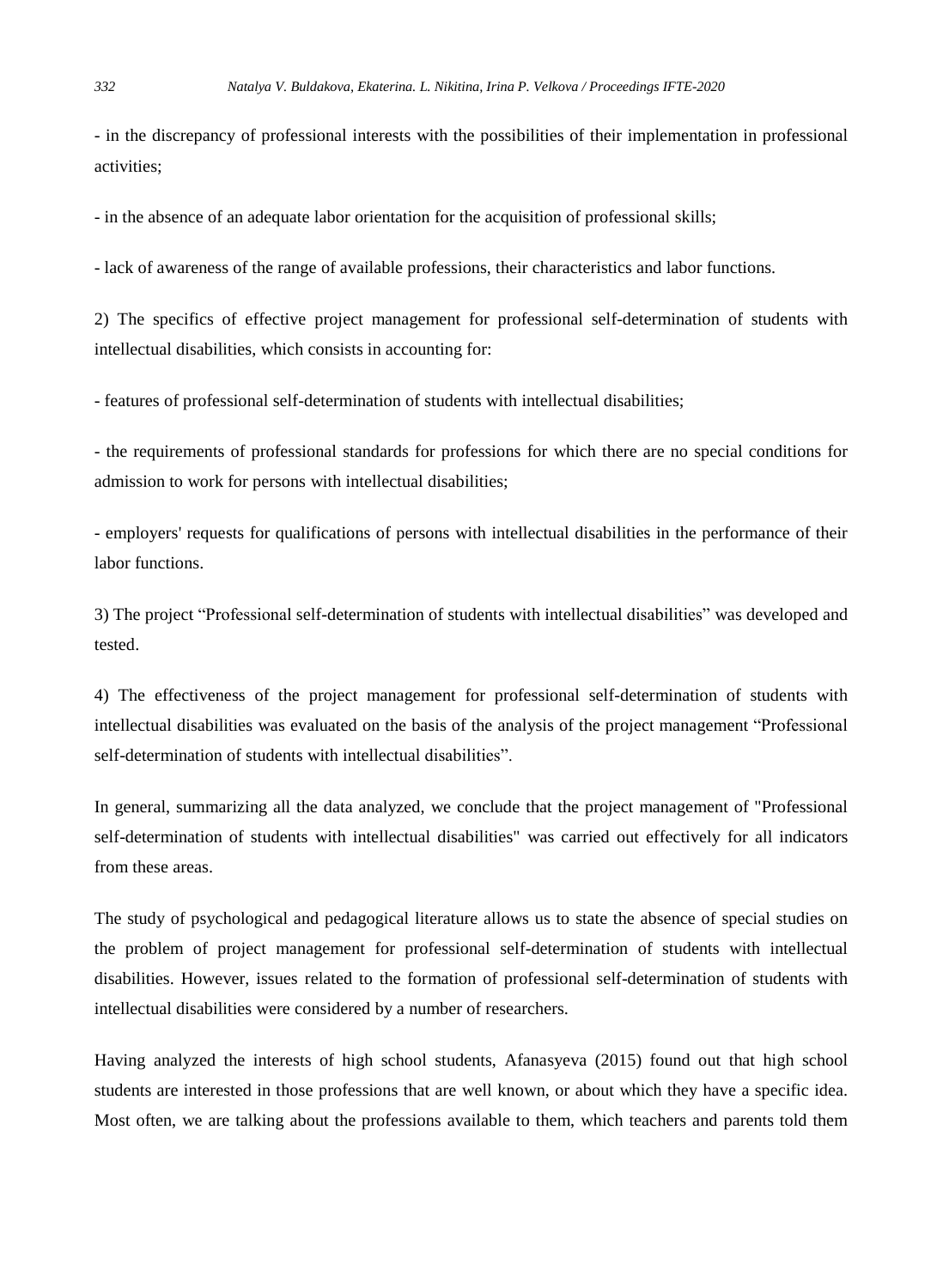about. However, at the same time, high school students with intellectual disabilities prefer professions that are inaccessible to them.

For example, many students do not show a steady interest in the profession being studied, and some have clearly exaggerated professional self-esteem and level of claims. They even claim professions related to intellectual work, which indicates a high level of claims and a very high self-esteem. Therefore, one of the important problems in the formation of professional self-determination, as noted by Dulnev (1969), is that professional opportunities do not correspond to professional interests. As a result, professional intentions diverge from the possibilities of mastering the profession.

An analysis of research in the field of special pedagogy allows us to note that the processes of perception and representation, memory, thinking are violated in this category of people.

In addition to impaired intellectual development, this category of children has impaired emotional and volitional spheres. The peculiarity of mental development is due to the characteristics of higher nervous activity. Mentally retarded children have a violation of the basic properties of nervous processes - strength, mobility and poise. Conditional connections are formed slowly, they are fragile, inert and weakly differentiated. The interaction of the first and second signal systems is broken.

Students with intellectual disabilities do not always objectively evaluate themselves and their actions. Often they are not capable of self-control and self-regulation, they do not seek learning and self-education. As a result of the analysis of psychological and pedagogical research, Alenkina (2011), Baranauskene (2007) identified difficulties in the professional self-determination of students with intellectual disabilities:

1. Inadequate self-esteem and inability to adequately assess their capabilities in determining the profile and content of the profession. Most of the children apply for professions related to intellectual work (programmer, doctor, teacher).

2. Ignorance of their own capabilities and of what qualities are required to master a particular profession.

3. The complication of an intellectual defect in various behavioral disorders, impulse disorders, lack of personal qualities.

4. Many professions are inaccessible to children with intellectual disabilities (students receive only one profession within the framework of the correctional school).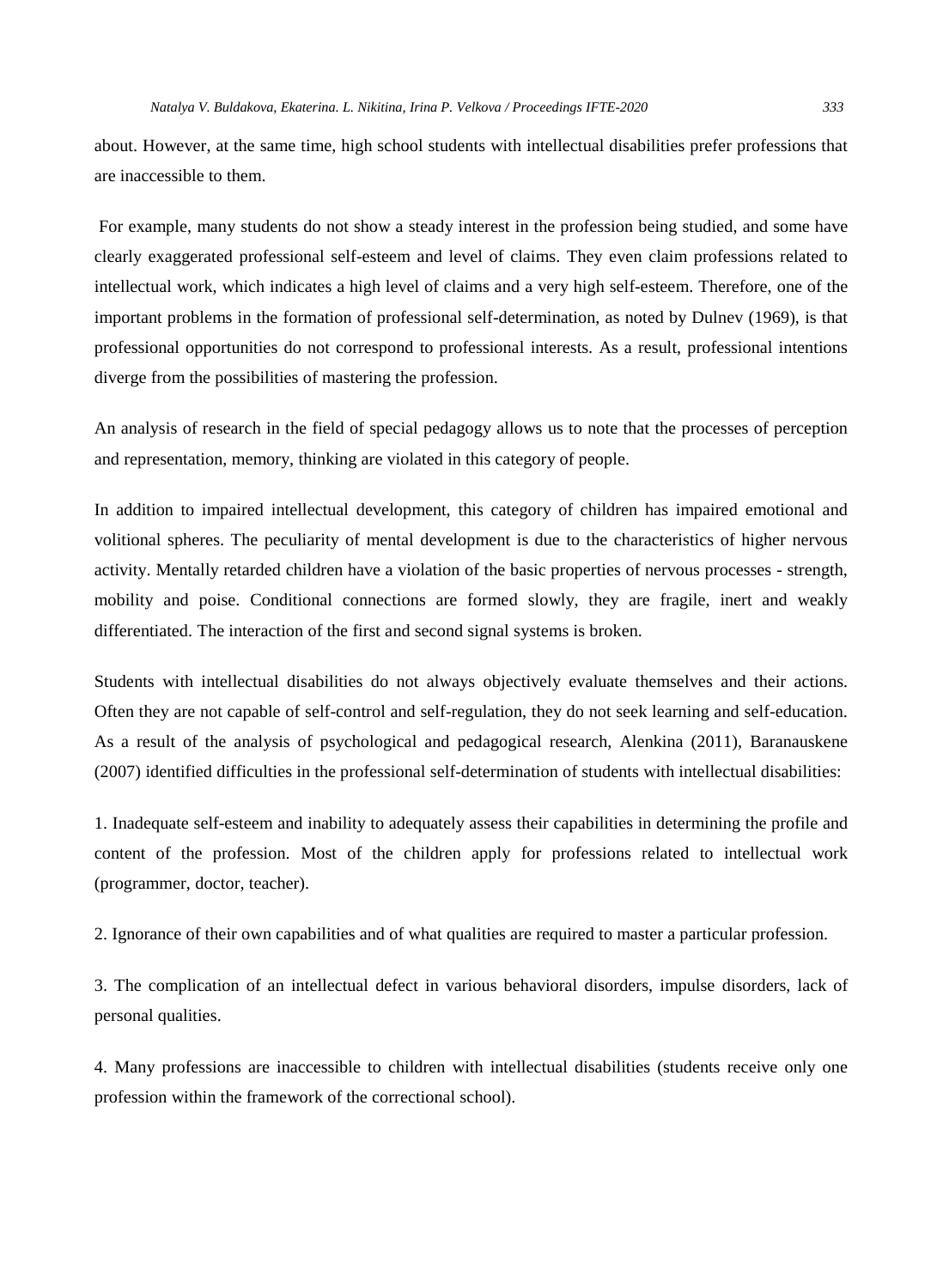5. The knowledge of students in this category about a profession is limited: they cannot correctly divide professions into industrial and agricultural, and also do not have clear and precise ideas about the professions that they would be able to do.

6. Many students are not interested in the profession being studied.

7. The position of the parents. Many parents do not correlate the abilities and inclinations of their child with vocational training in the future, they do not realize the importance of preparing their child for vocational training and work.

8. The professional self-determination of students with intellectual disabilities is incomplete, fragmented, characterized by a lack of informed choice.

In the works of Shcherbakova (1996), Khokhlina (2003) and others, the following problems are identified that confront students with impaired intelligence:

- incorrect assessment of their abilities and capabilities, inadequate self-esteem;

- lack of knowledge about real production, about the requirements for business and professional qualities of workers;

- lack of information about the possibilities of obtaining professional education in your region, about the procedure and potential for employment;

- the lack of opportunities to get advice and assistance in planning and building a path for the development of your career;

- unsatisfactory social adaptation, lack of formation of the required social skills;

- inertia, unpreparedness for labor installation and work;

- inability to separate real possibilities from imaginary, ideal attitudes.

#### **Conclusion**

As a result of our study on the project management "Professional self-determination of students with intellectual disabilities," we identified the following: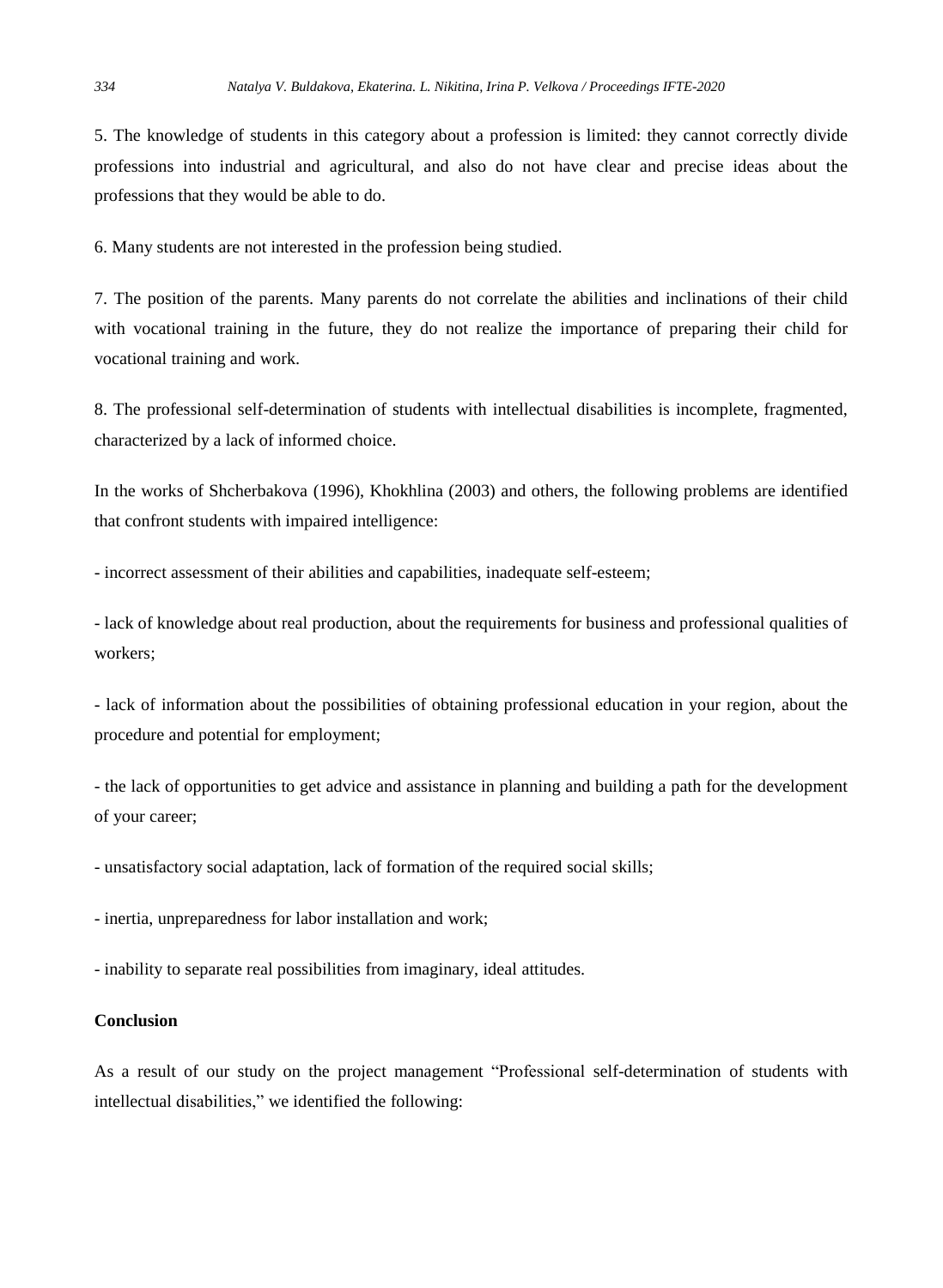Professional inclinations of students with intellectual disabilities depend on the degree of formation of professional interests, self-esteem, a positive attitude to work; manifest and form in activity.

The professional interests of students with intellectual disabilities are not formed and are not stable; interests to inaccessible professions predominate.

Features of professional self-determination of students with intellectual disabilities are:

- in the discrepancy of professional interests with the possibilities of their implementation in professional activities;

- in the absence of an adequate labor orientation for the acquisition of professional skills;

- lack of awareness of the range of available professions, their characteristics and labor functions.

When implementing a project on professional self-determination of students with intellectual disabilities, it is necessary to take into account the features of professional self-determination of students with intellectual disabilities and the specifics of the project management for professional self-determination of students with intellectual disabilities

The effectiveness of the management of the developed and tested project for professional selfdetermination of students with intellectual disabilities is checked using the analysis of the project management "Professional self-determination of students with intellectual disabilities".

The reliability and validity of the study is ensured by the adequacy of the applied valid methods for assessing the effectiveness of project management "Professional self-determination of students with intellectual disabilities".

The effectiveness of project management for professional self-determination of students with intellectual disabilities is determined in accordance with the project triangle:

- analysis of the management of time parameters;

- analysis of cost and project management;

- analysis of project quality management.

# **References**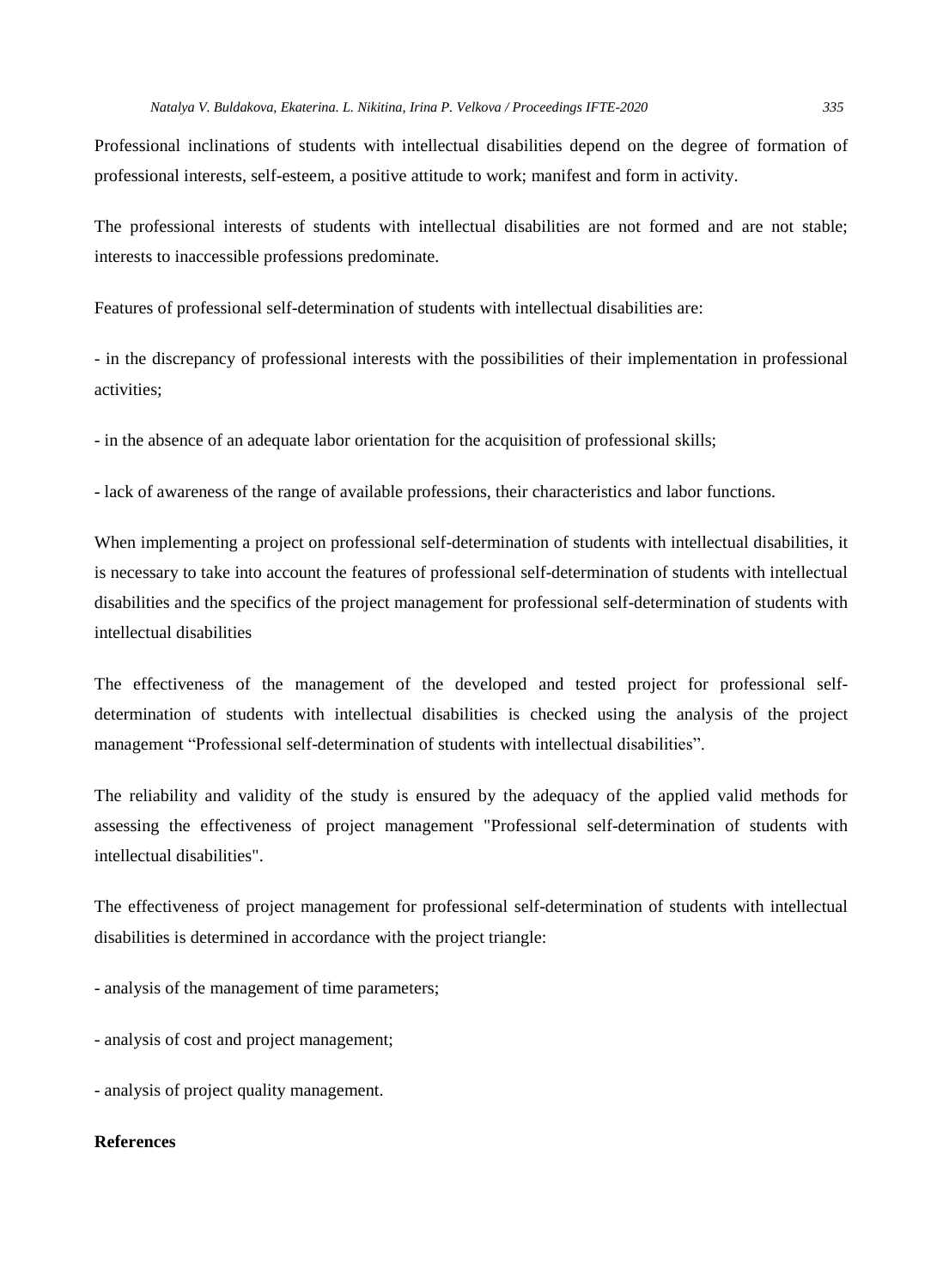- Afanasyeva, R. A. (2015). Career guidance work with children and adolescents with disabilities. *Science and School, (62),* 148-154.
- Alenkina, O. A. (2011). Study of readiness for professional choice among students with intellectual disabilities and their peers from secondary schools. *Correctional pedagogy, (1),* 24-30.
- Baranauskene, I. (2007). Models of vocational training for young people with insignificant intellectual impairment: evaluation aspect. *Defectology, (4),* 60-69.
- Bodrov, V. A. (2001). *Psychology of professional suitability: textbook for universities.* Moscow: PER SE.
- Chistyakova, S. N. (1993). Professional self-determination of youth. *Pedagogy, (5),* 33-37.
- Dulnev, G. M. (1969). *Fundamentals of labor training in an auxiliary school*. Moscow: Enlightenment.
- Elkonin, D. B. (1989). *Selected psychological works.* Moscow: Pedagogics.
- Federal Law No. 273 «On Education in the Russian Federation», December 29, 2012, http://xn--273-- 84d1f.xn--p1ai/zakonodatelstvo/federalnyy-zakon-ot-29-dekabrya-2012-g-no-273-fz-obobrazovanii-v-rf
- Golomshtok, A. E. (1979). *The choice of profession and education of the student.* Moscow: Education.
- GOST RISO 21500 (2014). <http://docs.cntd.ru/document/1200118020>
- Khokhlina, E. P. (2003). Study of the psychological and pedagogical foundations of the corrective orientation of labor training of students with disabilities. *Defectology, (2),* 25-34.
- Klimov, E. A. (2004). *Psychology of professional self-determination*. Moscow: Academy.
- Lubovsky, V. I. (1989). *Psychological problems in the diagnosis of abnormal development of children.* Moscow: Pedagogics.
- Mitina, L. M. (1997). Personal and professional development of a person in new socio-economic conditions. *Questions of psychology, (4),* 28-38.